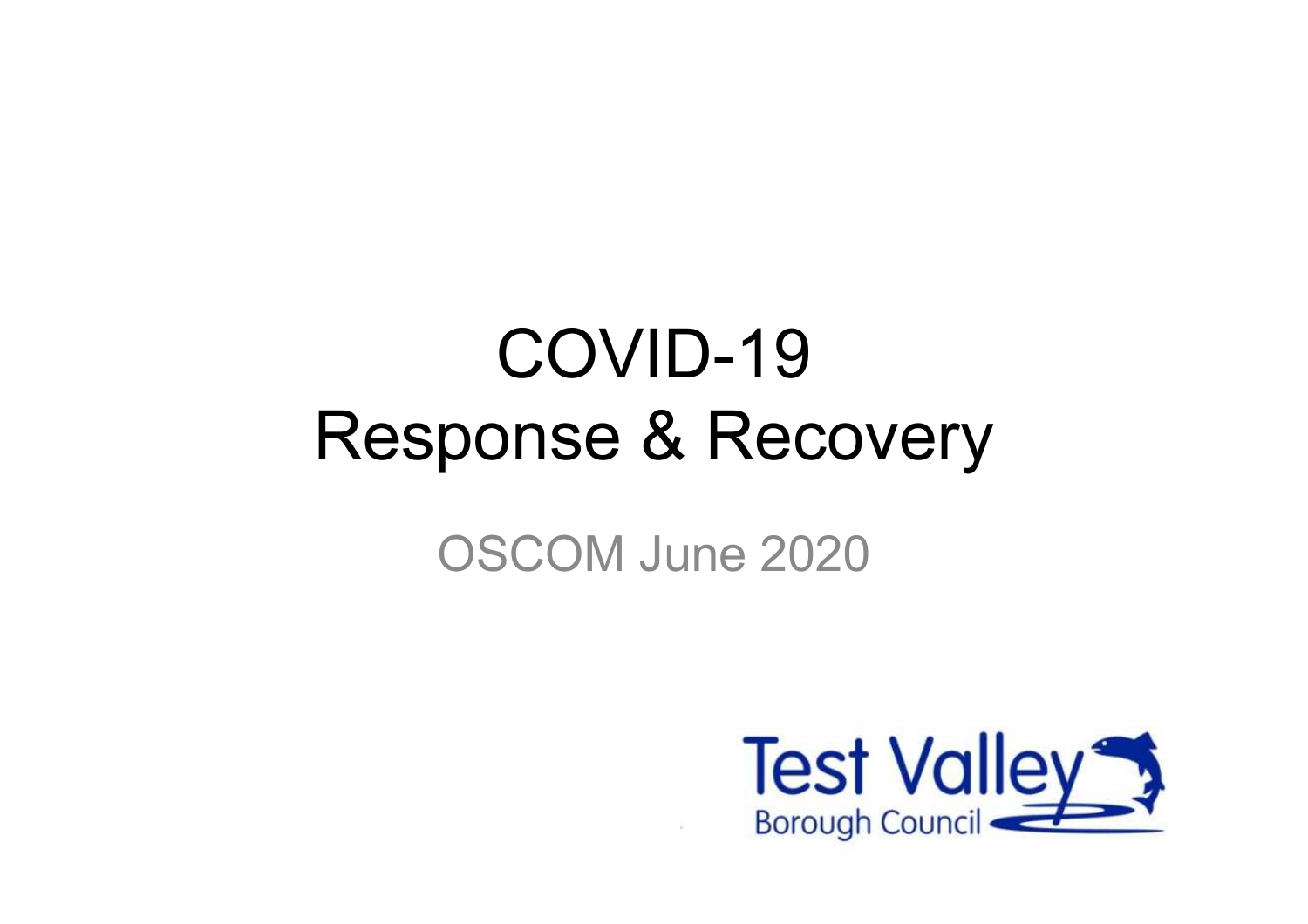**Test Valley Borough Council Supporting our communities** through Coronavirus



Provided £325,000 of council tax support to more than 2,000 households



Collected 55,847 bins per week - that's 670,164 bins since lockdown began in March



Paid out £43m of grants and rate relief to support over 3,500 local businesses



Worked with 1,966 volunteers providing vital support to their local communities



We responded to more than 21,000 customer enquiries



Answered 1,275 calls to the Test Valley **Community Helpline** 



Provided accommodation to 43 households facing homelessness during the pandemic



We suspended parking charges for 89 days to support people picking up supplies



Provided £21,075 to 47 community groups to help them deliver food supplies and prescriptions to residents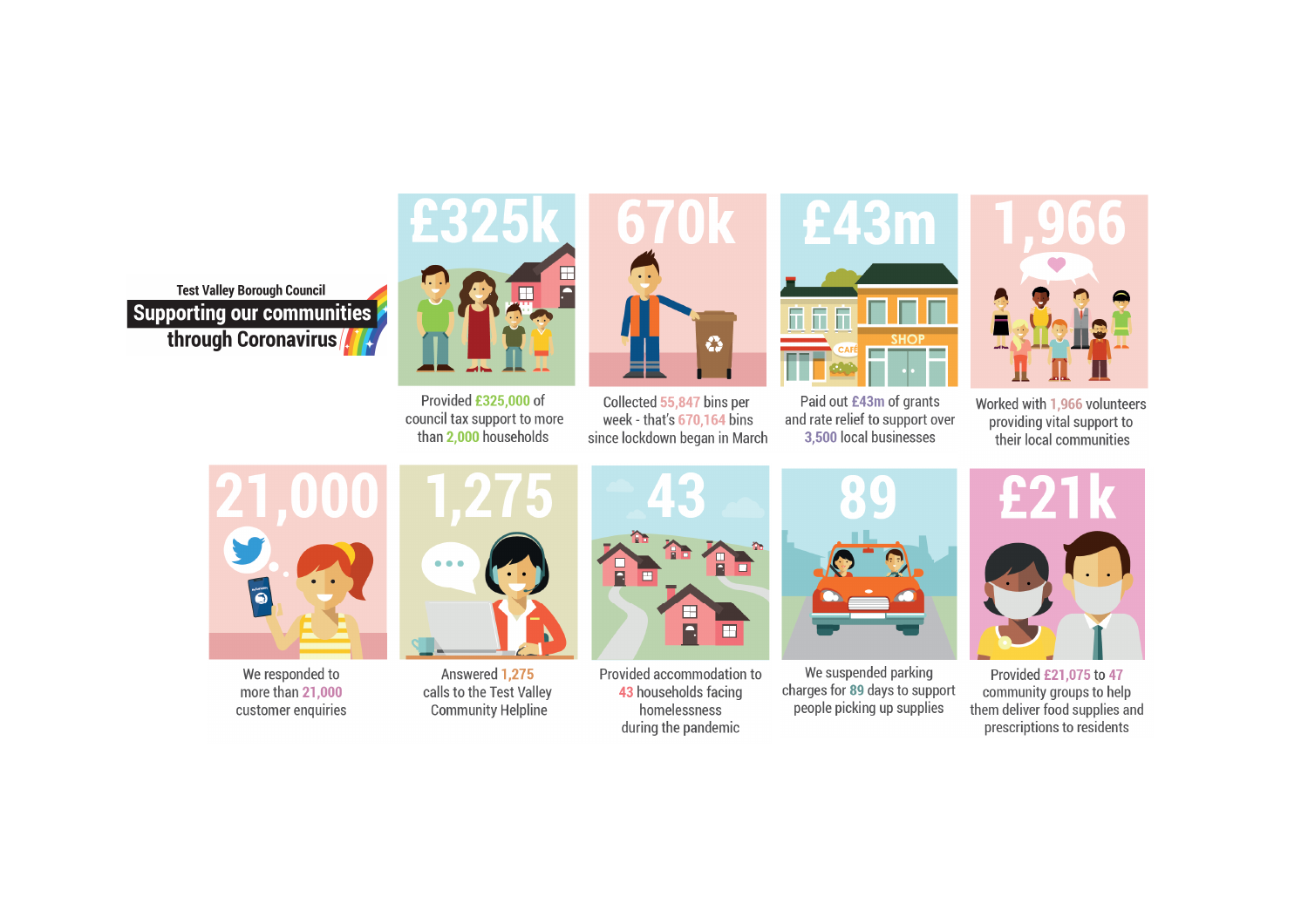## Recovery phase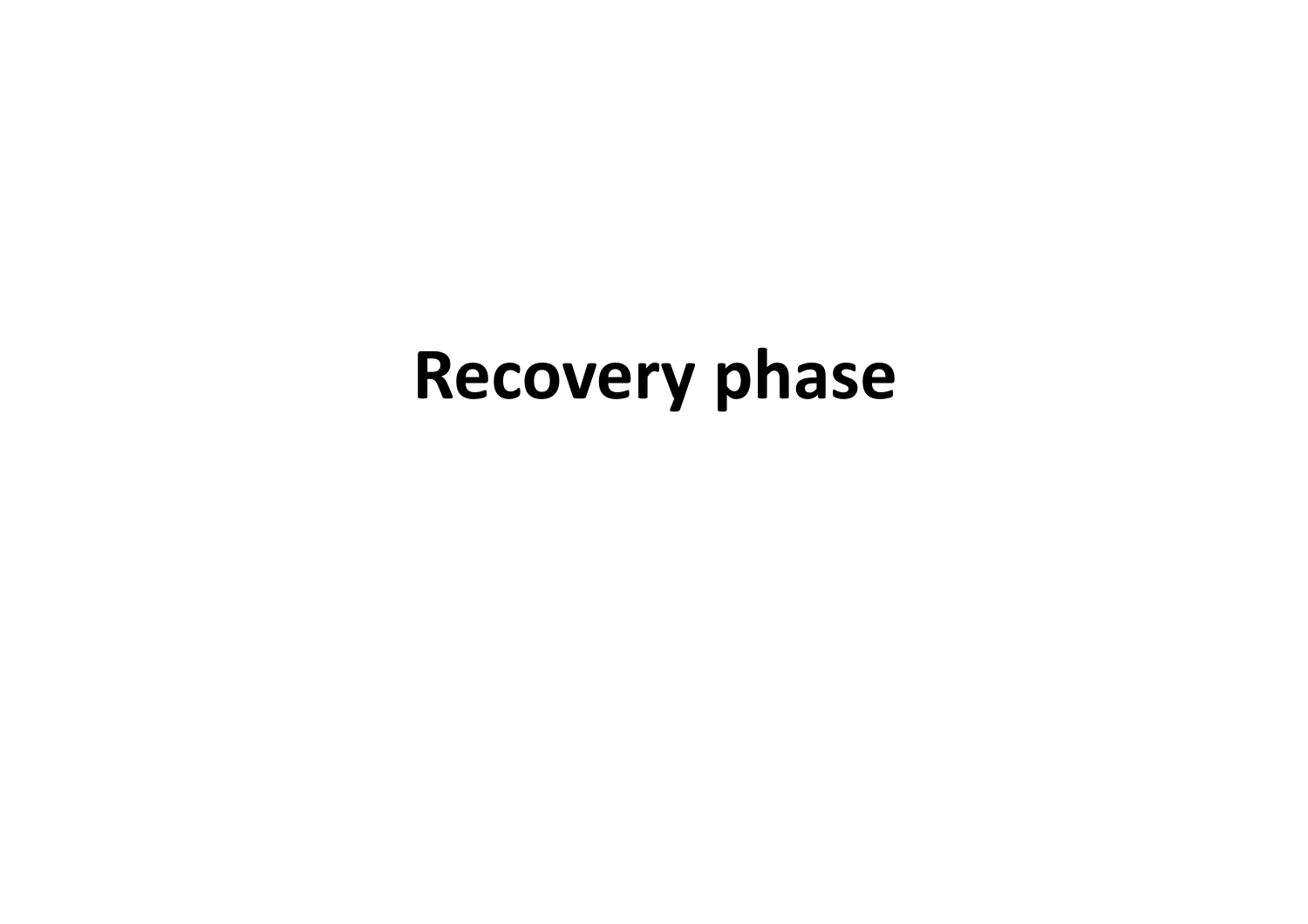### Progress so far



Service & thematic impact assessments undertaken

Early work on issues such as High St's / Open spaces and Safe working begin in light of Govt. guidance



 $\equiv$ 

TVBC Recovery Plan considered by Cabinet in July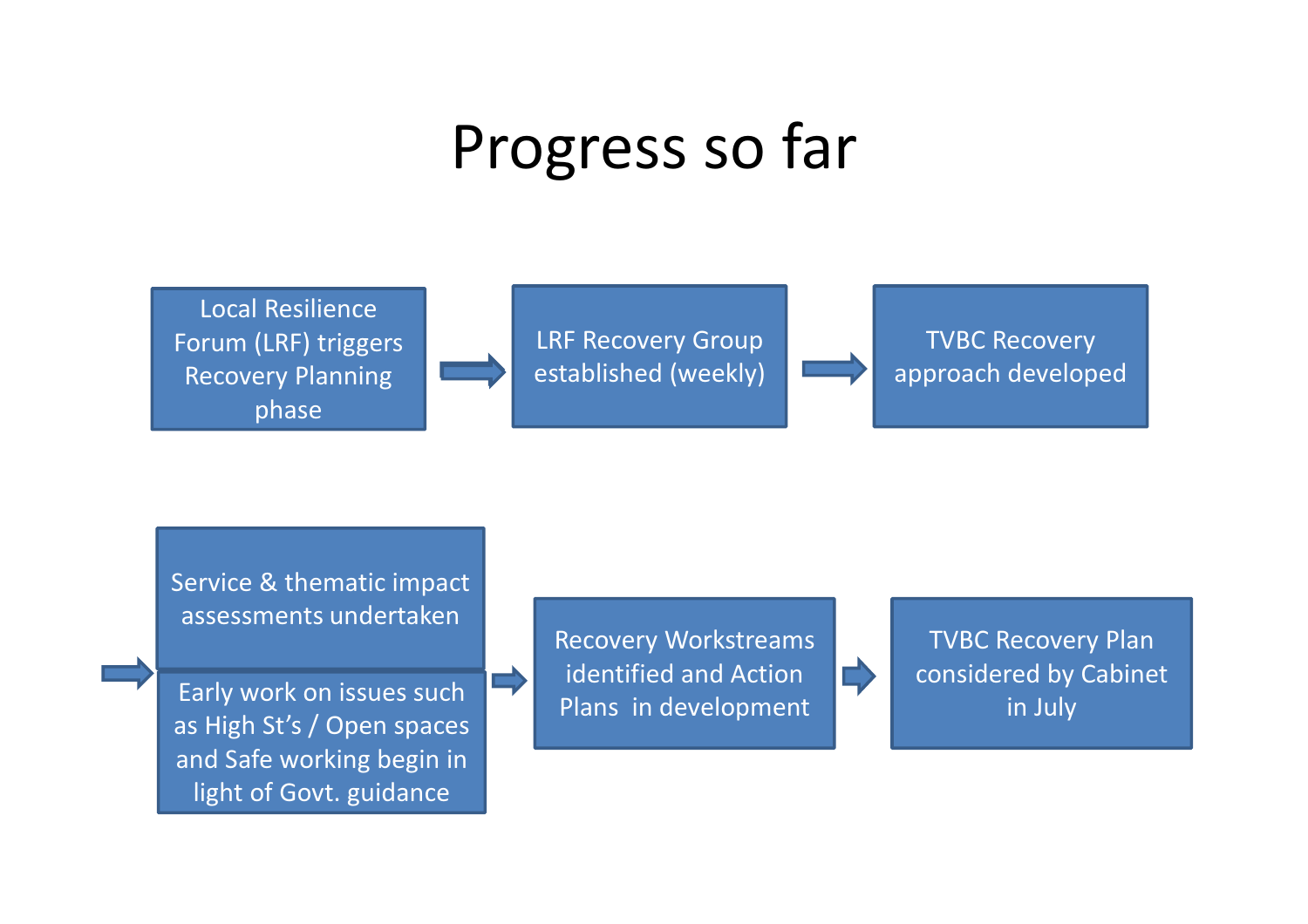### Purpose of Recovery Phase

To provide a specific structure for the COVID-19 recovery process in Test Valley

The objectives are:

- $\bullet$  To ensure a coordinated and integrated recovery process across the council and with our communities.
- $\bullet$ To deliver a clear vision of what we are recovering to
- $\bullet$  To play our part as a member of the LRF in meeting the statutory requirements of the Civil Contingencies Act 2004.
- $\bullet$ To implement and manage an effective multi-agency recovery process in Test Valley.
- $\bullet$ To identify and engage partners effectively in the recovery process.
- $\bullet$ To address the short, medium and long-term requirements of those affected.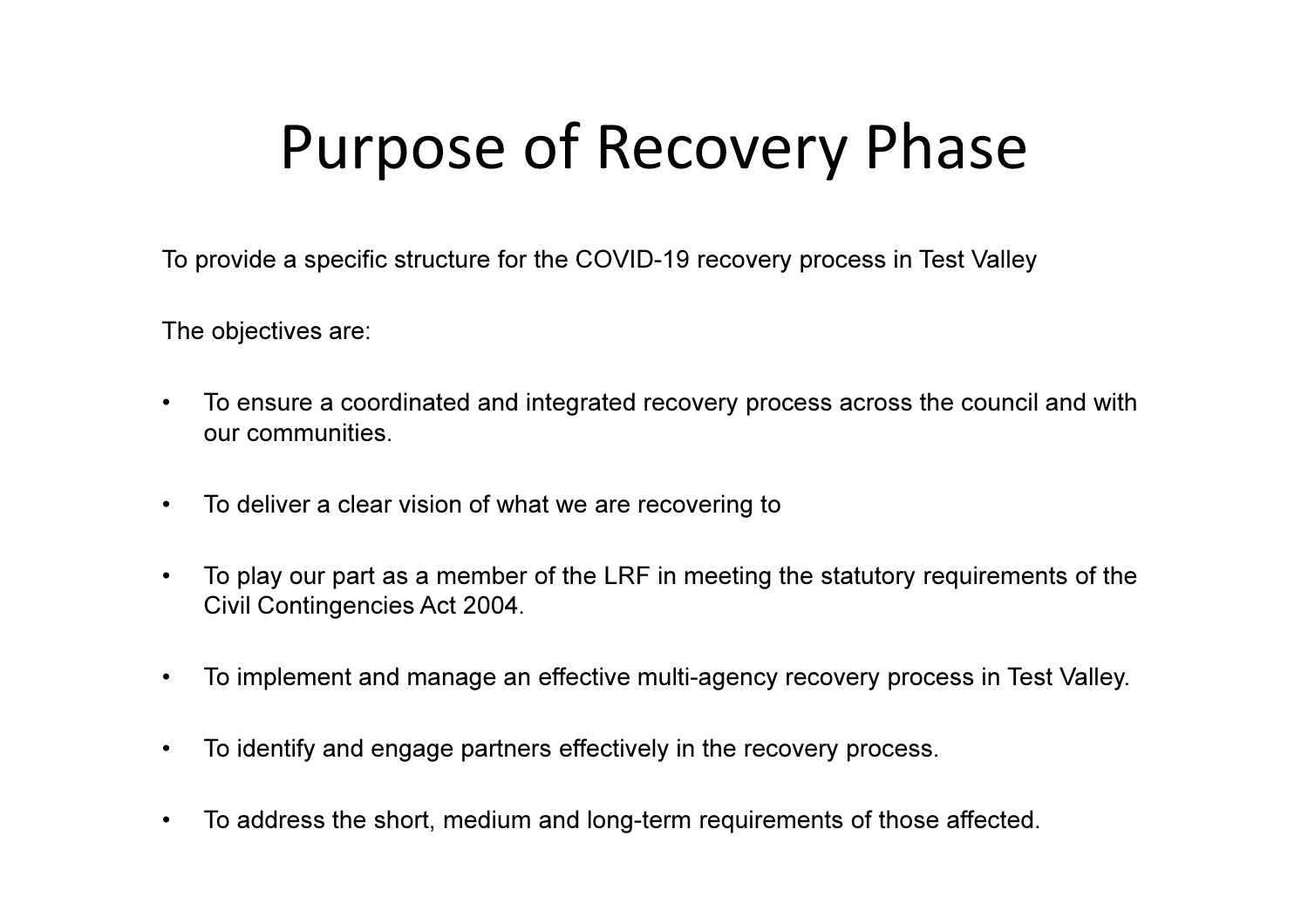#### Specific Challenges associated with COVID-19 Recovery (Shaw, 2020)

- The scale is different.
- The effects are different.
- The length of time is different.
- The knock-on effects are vast.
- The impacts are not yet clear.
- It will overlap with response.
- It will require agility and flexibility.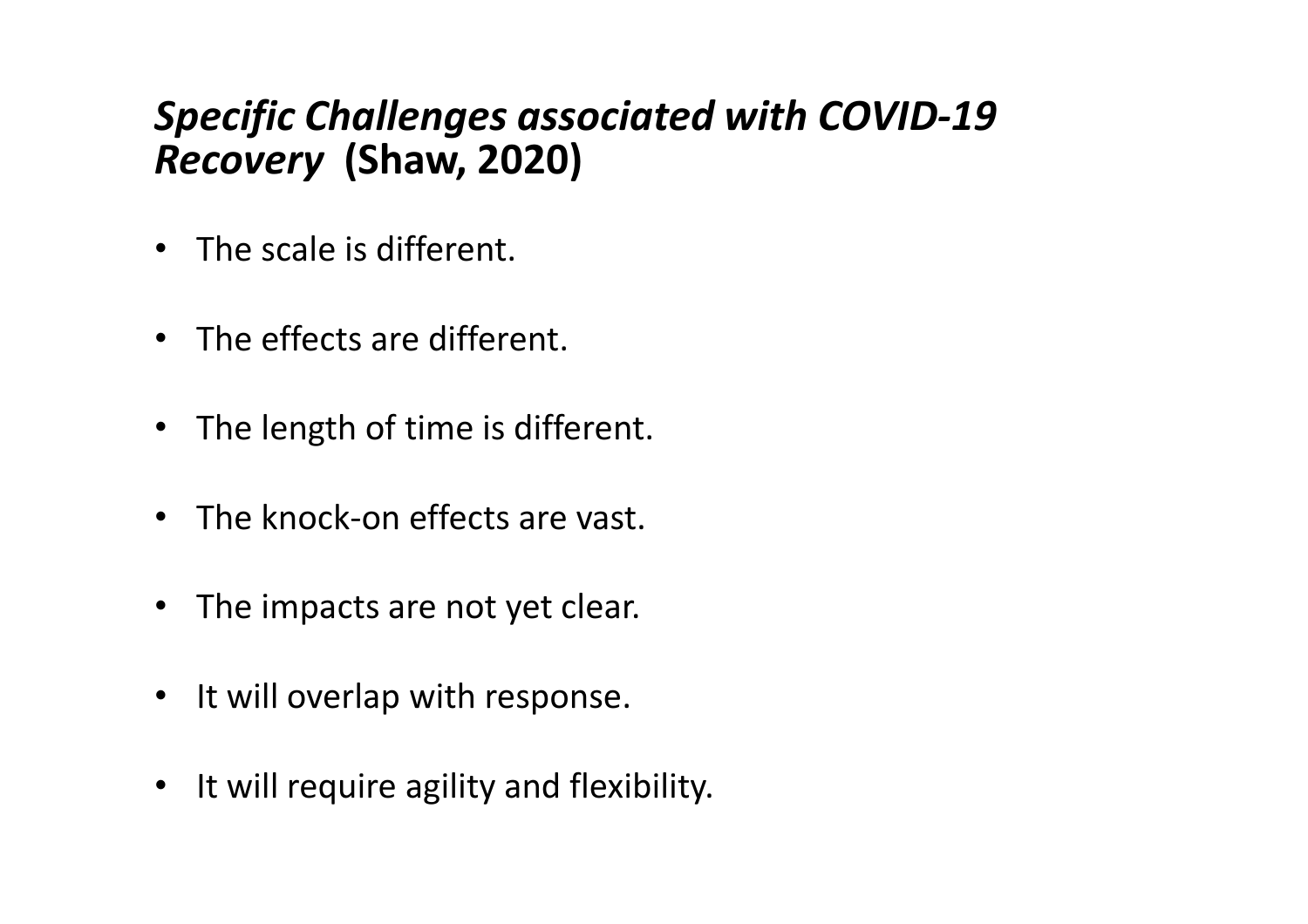### Principles for TVBC Recovery

- The safety of our population and workforce are front and centre of our recovery work.
- Place based and community focused approach provides a sustainable mechanism to recover.
- Recovering to a new normal can present opportunities to do things differently and by taking an asset-based approach will enable us to do this.
- Consistent, timely communication is critical
- Adapt to an ever-changing situation and recognise that recovery will come in multiple phases.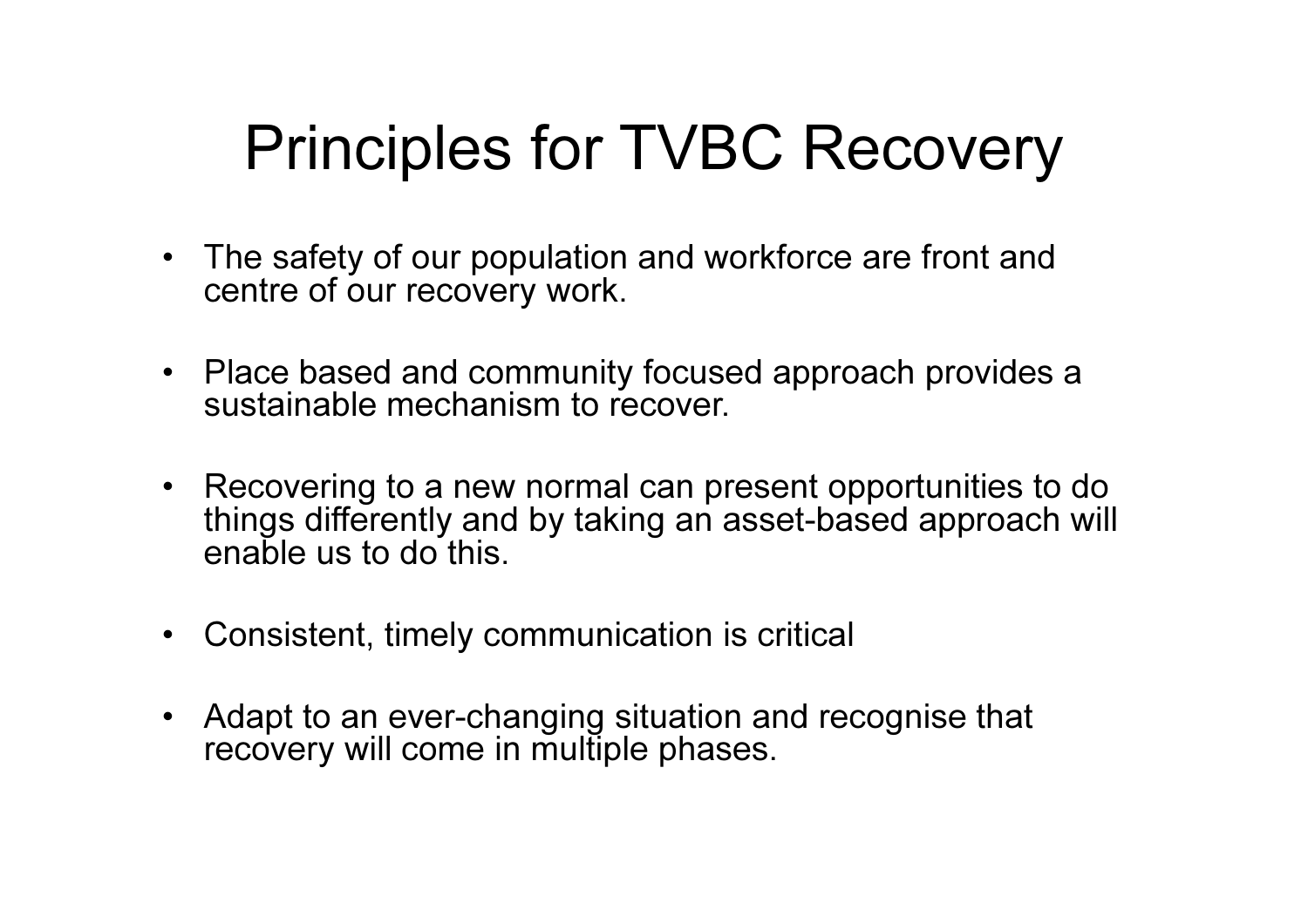### Strategic issues arising from the initial impact assessments

- $\bullet$  The following strategic recovery issues that cut across services and themes have been identified:
	- –Financial impact for the Council
	- Workforce
	- New worl New work / new burdens / re-opening to new normal
	- Strategy and policy implications
	- Transformation: Business and Cultural Change
	- Democratic Processes
	- –Community Impacts and… (community cohesion)
	- –Recession and Economic Recovery
	- –Town Centre recovery
	- Strategic Communics Strategic Communication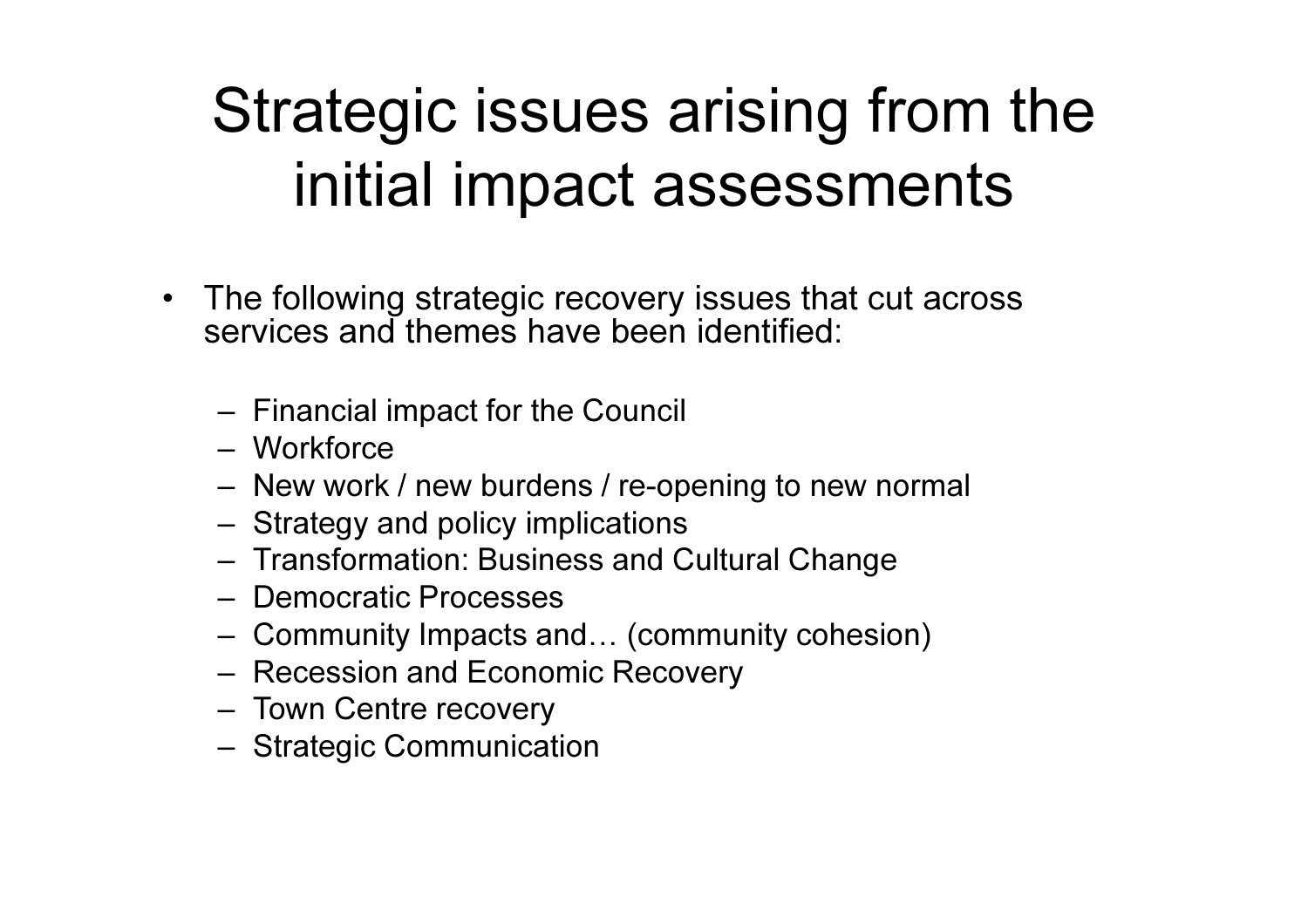## Recovery Workstreams

- 1. Service Recovery
- 2. Town Centre(s) Recovery
- 3. Economic Recovery
- 4. Covid-19 Secure Working
- 5. Re-opening public spaces
- 6. Wellbeing & mental health
- 7. Financial recovery
- 8. Community Recovery
- 9. New ways of working
- • Head of service / senior manager identified as w/s lead.
- • Each w/s producing detailed action plan
- • Communications running throughout